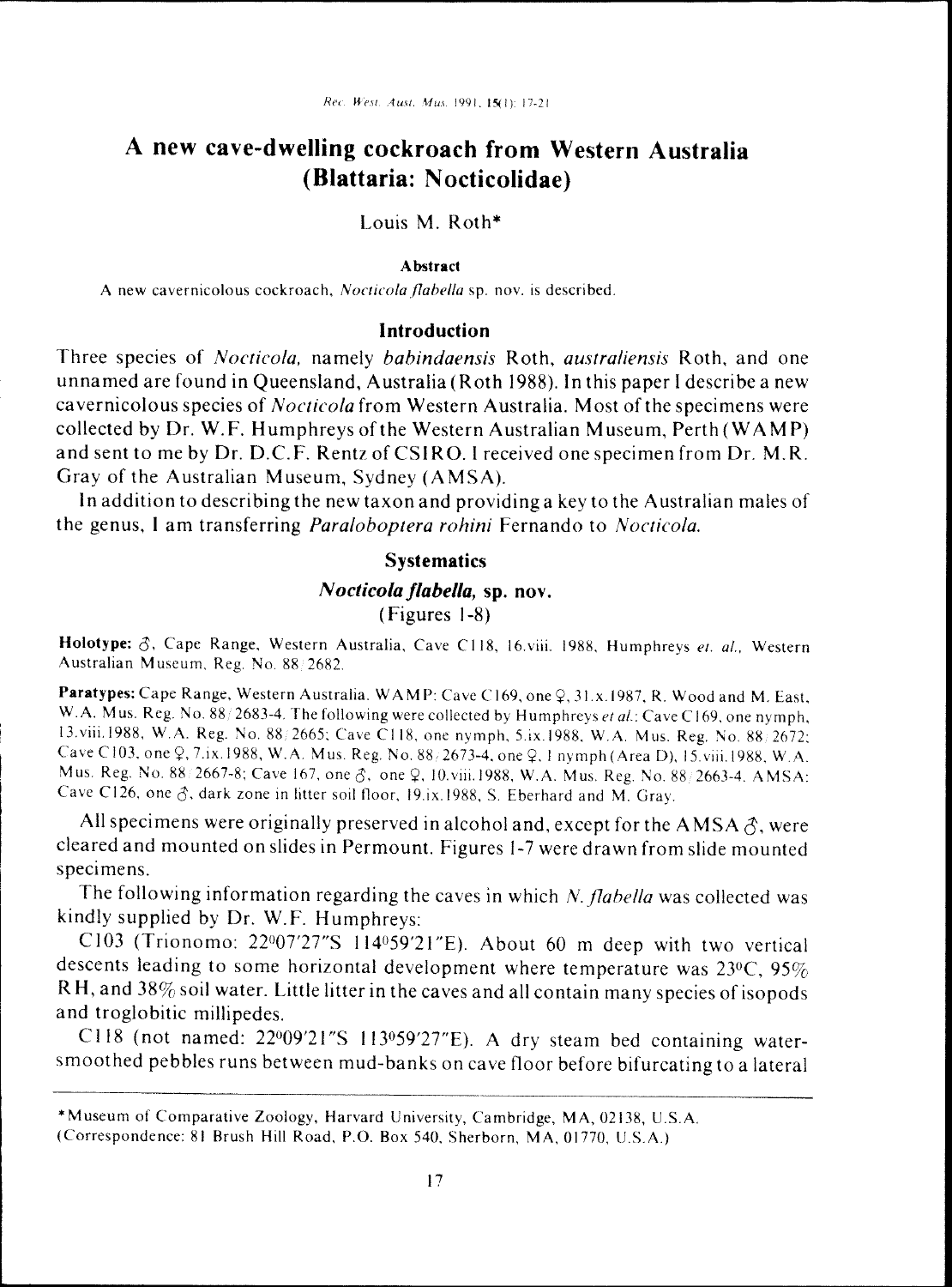exit and two sump holes. Temperatures ranged from 17°C to 25.2°C with relative humidities varying from 63% to 100%. In addition to *N. flabella*, this cave contains large populations of earthworms, oniscoid isopods and white millipedes. At least 12 invertebrate species are present and small mammals have also been seen.

C167 (Spiral: 22°09'09"S 113°59'39"). Narrow pothole ends in a horizontal lead (walking height) which bifurcates. About 40 m deep and 30 m horizontal extent; at bottom 27°C, 100% RH, 0.5% CO<sub>2</sub>. Troglobites are only found in the range at 12% soil water in mudbanks.

C169 (not named:  $22^{\circ}06'2''S$  114 $^{\circ}00'27''E$ ). Narrow pothole perhaps 35 m deep opening into two chambers connected by a tiny hole into the chamber where *N. flabella* was found. Chamber was 28°C, 98% RH, soil moisture 26.8%, with almost no organic debris.

## **Diagnosis** (see also key below)

Cavernicolous. Male: Eyes absent. Tegmina reduced, fan-shaped, hind wings absent. Anteroventral margin of front femur with a row of minute spines, terminal spines absent, pulvilli and arolia absent, tarsal claws symmetrical, minute. Abdominal terga unspecialized. Female: Eyes absent. Apterous.

## **Description**

Male. Head exposed, eyes absent (Figure I). Pronotum elongate, relatively narrow (Figure I). Tegmina greatly reduced, fan-shaped, coriaceous, veins absent, surface with some minute spicules; hind wings absent (Figure I). Legs very long, femurs uniformly slender; anteroventral margin of front femur with a row of minute spinules, terminal spines absent (Type  $C_0$ ); pulvilli and arolia absent, tarsal claws minute, symmetrical (Figure 7). Abdominal terga unspecialised. Supraanal plate broad, sides weakly angled, corners broadly rounded, medial region of hind margin indented; right and left paraprocts similar, lightly sclerotized plates (Figure 3). Subgenital plate asymmetrical with hind margin concavely excavated, styles absent (Figures 4, 5; in Figure 4 the hind margin of the plate is weakly concave and flattened; in Figure 5 the mounting medium was thicker with less distortion of the plate). Genitalia as in Figure 4: genital hook on left side, other phallomeres complex. Coloriess except for pale amber around the mouthparts, and darker amber tegmina (Figure 8).

Female. Apterous. Eyeless (Figure 2). Supraanal plate convexly rounded (Figure 6). Subgenital plate valvular.

Measurements (mm) ( $\Omega$  in parentheses). Length, 4.6-5.5 (4.1-5.7); pronotum length x width, I.3 x 0.8 (0.9-1.2 x 1.0-1.4); tegmen length, 0.7-0.8.

## **Etymology**

The specific name refers to the fan-shaped male tegmina.

#### **Comments**

Although males of *Nocticola* may have reduced tegmina, the fan-shape *injlabella* is unique for the known members of the genus. The absence of a male tergal gland places *jlabella* in the *simoni-species-group* (Roth 1988).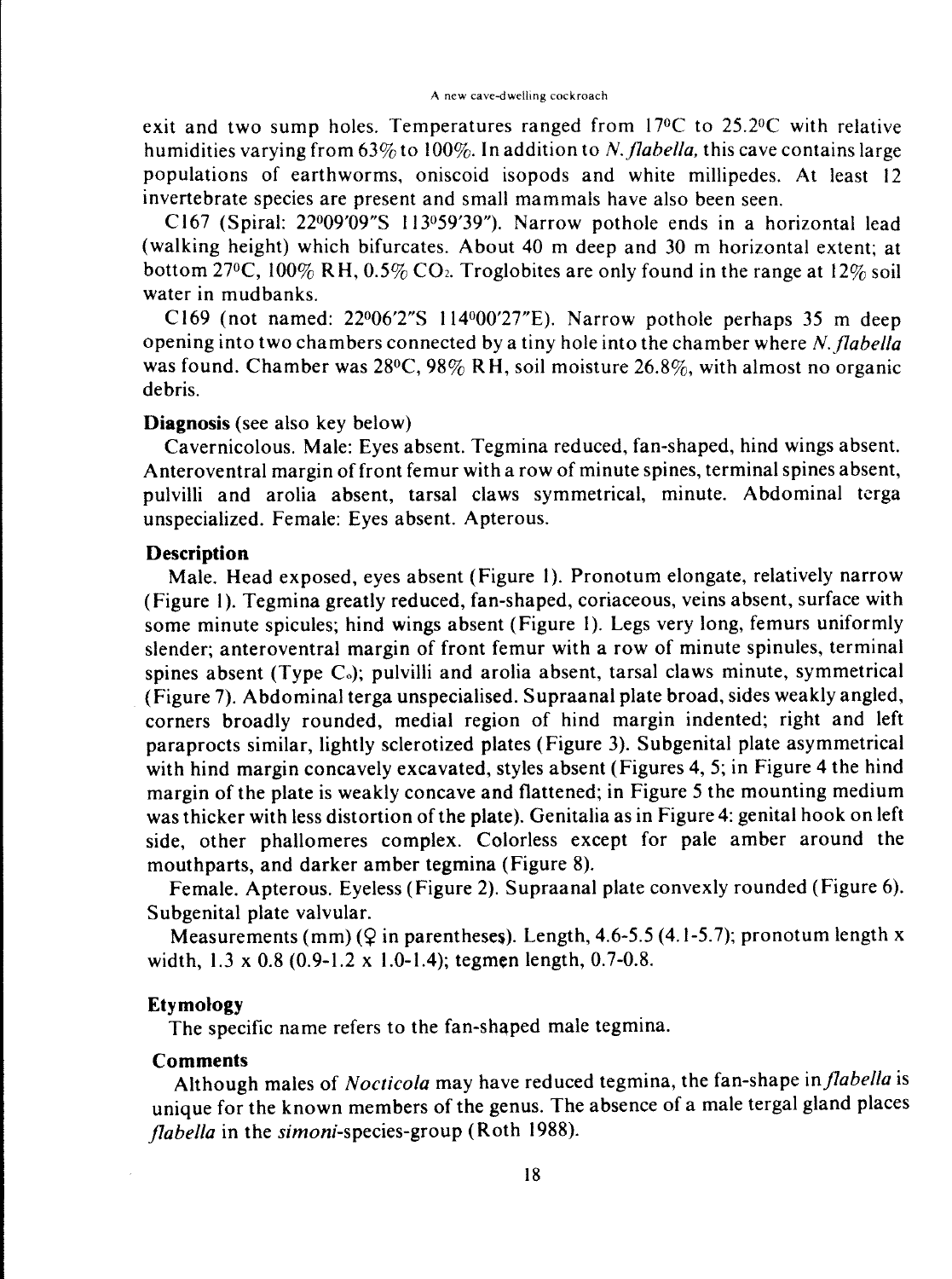

**Figures 1-7.** *Nocticolaflahella,* new species. 1.5.6 holotype. 3. 4. 6 paratype. 2. 6.7. ¥ paratype. I. Head (lateral view). thorax and tegmina (dorsal view); 2. Head (frontal view); 3. Supraanal plate and paraprocts (ventral view); 4. Subgenital plate and genitalia (dorsal view); 5. Distal part of subgenital plate (ventral view); 6, Supraanal plate (dorsal view); 7, Front leg (coxa not shown) (anterior view.)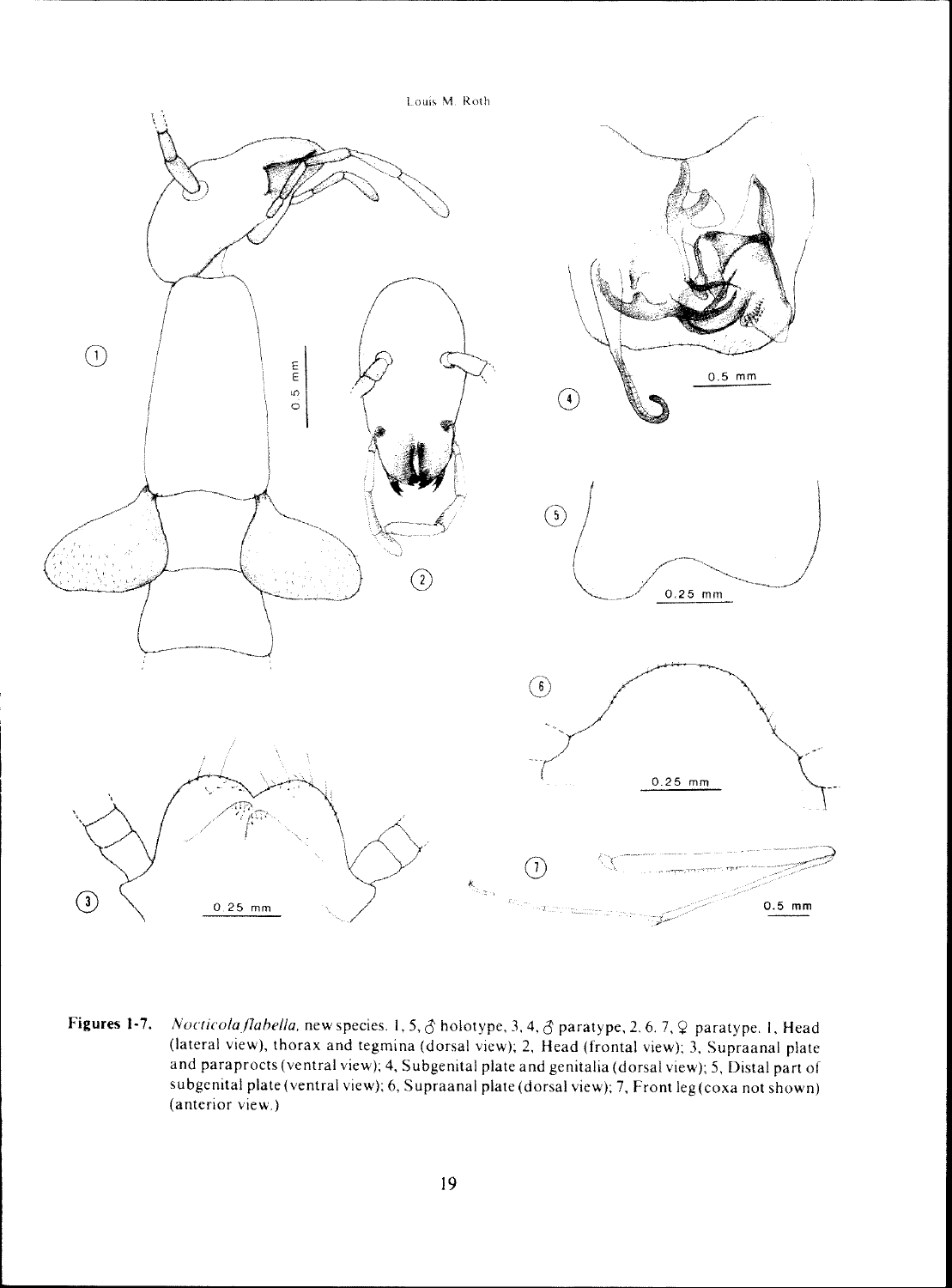**A new cave-dwelling cockroach**



**Figure** 8. Two views of a living male *Nocticola flabella.* new species, the bottom figure shows the individual cleaning its leg. (Courtesy of Western Australian Museum, through Dr. W.F. Humphreys).